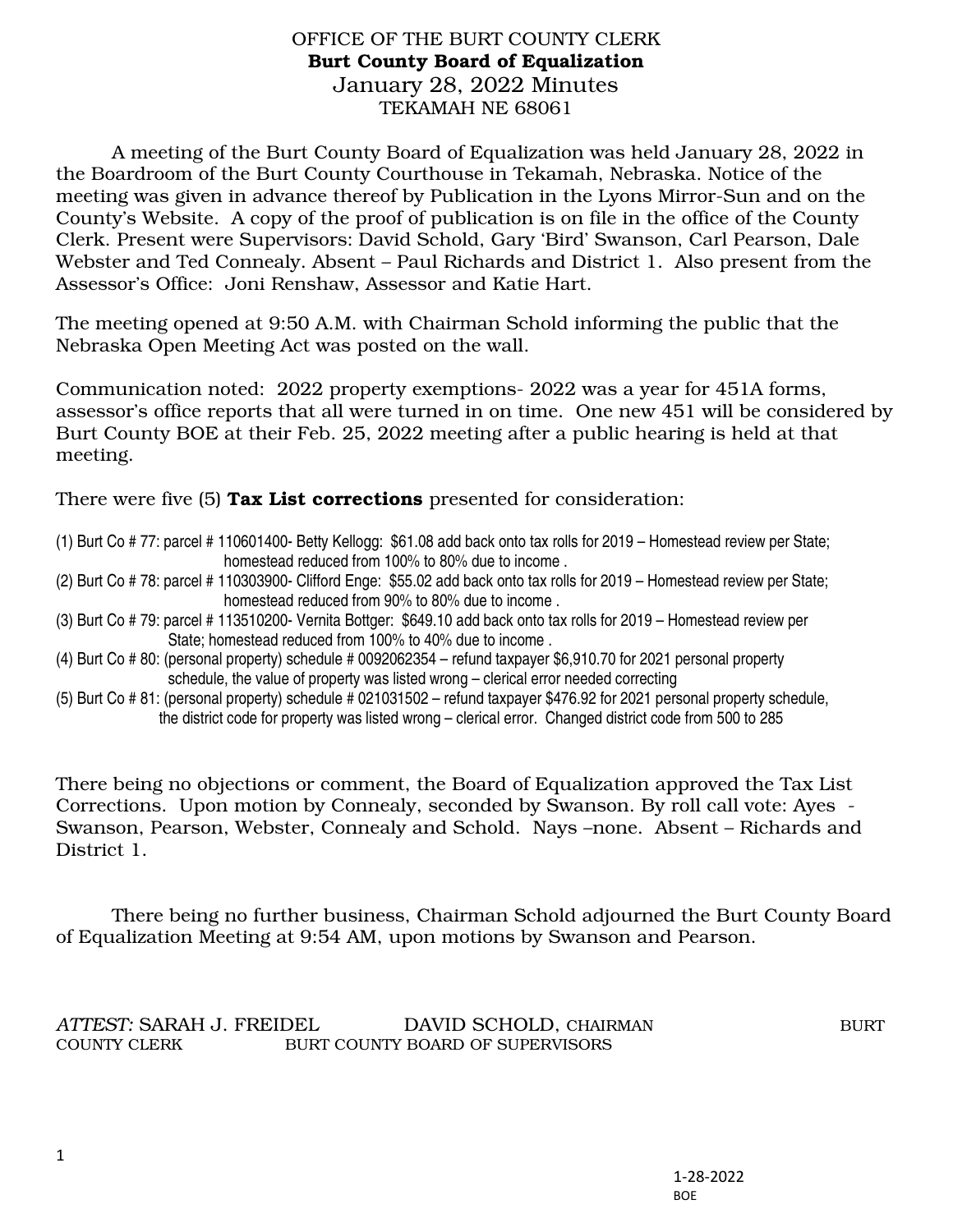The following page will show for record all 451A's filed for 2022.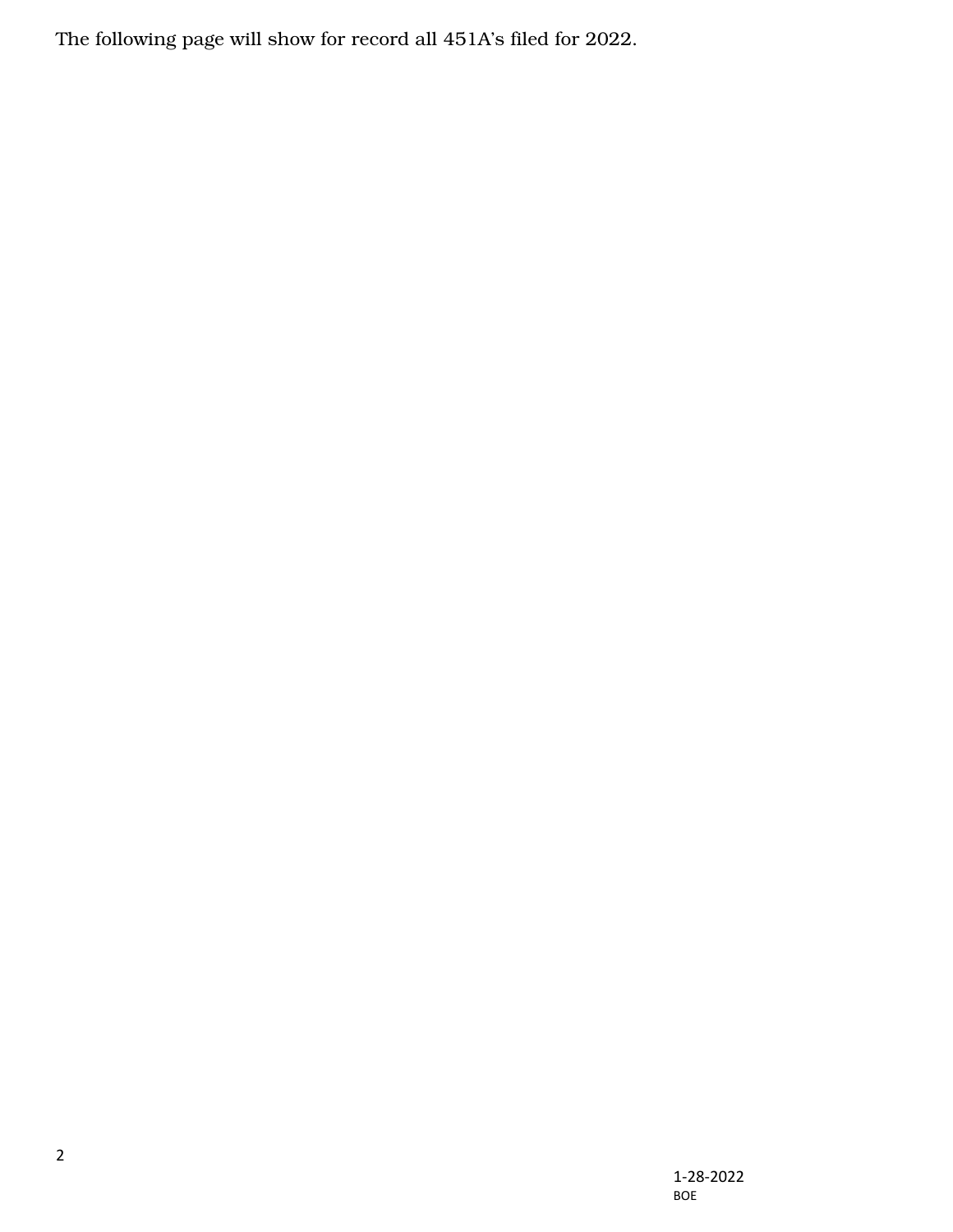## 451A's filed for 2022

## Property Owned and Used Exclusively For Religious, Cemetery, Charitable, Educational & Misc. Non-Profit Purposes

FOR RELIGIOUS PURPOSES Craig -First Presbyterian Church Craig -Great Plains Annual Conference of Methodist Church Decatur - Church of Jesus Christ -Decatur Restoration Branch Decatur - Holy Family Catholic Church Holy Family Catholic Church Cemetery (Decatur TWP) Decatur – Light of the World Ministries Decatur -Methodist Church Decatur -Trinity Lutheran Church Lyons – New Life Assembly of God Church Lyons -Bethany Evangelical Lutheran Church & Parsonage Lyons -First Presbyterian Church Lyons- Logan Valley Baptist Church Lyons -United Memorial Methodist Church Lyons -St. Joseph's Church and Parsonage St. Joseph's Holy Cross Cemetery (Everett TWP) Oakland -Evangelical Free Church Oakland -First Baptist Church Oakland -First Lutheran Church Oakland -First United Methodist Church Tekamah -Emmanuel Evangelical Lutheran Church Tekamah -Faith Family Baptist Church Tekamah -First Baptist Church Tekamah -First Presbyterian Church Tekamah -St. Patrick's Catholic Church Tekamah – St. Patrick's Catholic Church Parsonage Tekamah -United Methodist Church Arizona Cemetery (Arizona TWP) Evangelical Free Church Oakland (Bellcreek TWP) Grace Lutheran Evangelical Cemetery (Bellcreek TWP) St. John's Evangelical Lutheran Church & Cemetery (Bellcreek TWP) Alder Grove Methodist Church & Cemetery (Craig TWP) Westside Cemetery (Oakland TWP) Salem Evangelical Covenant Church & Cemetery (Pershing TWP) Riverside Baptist Church (Riverside TWP) 7<sup>th</sup> Day Adventists (Silvercreek TWP) Silvercreek Cemetery (Silvercreek TWP) FOR CHARITABLE, EDUCATIONAL & NON-PROFIT PURPOSES Decatur -Burgess Health Center (Personal Property)

Decatur Museum Inc. (2) Lyons -the Granary Foundation Lyons -Happy Days Senior Center (partial - 80%) Lyons Clinic – Mercy Hospital Oakland - Mercy Hospital & Clinic Oakland -Franciscan Care Services Inc., Oakland Family Practice